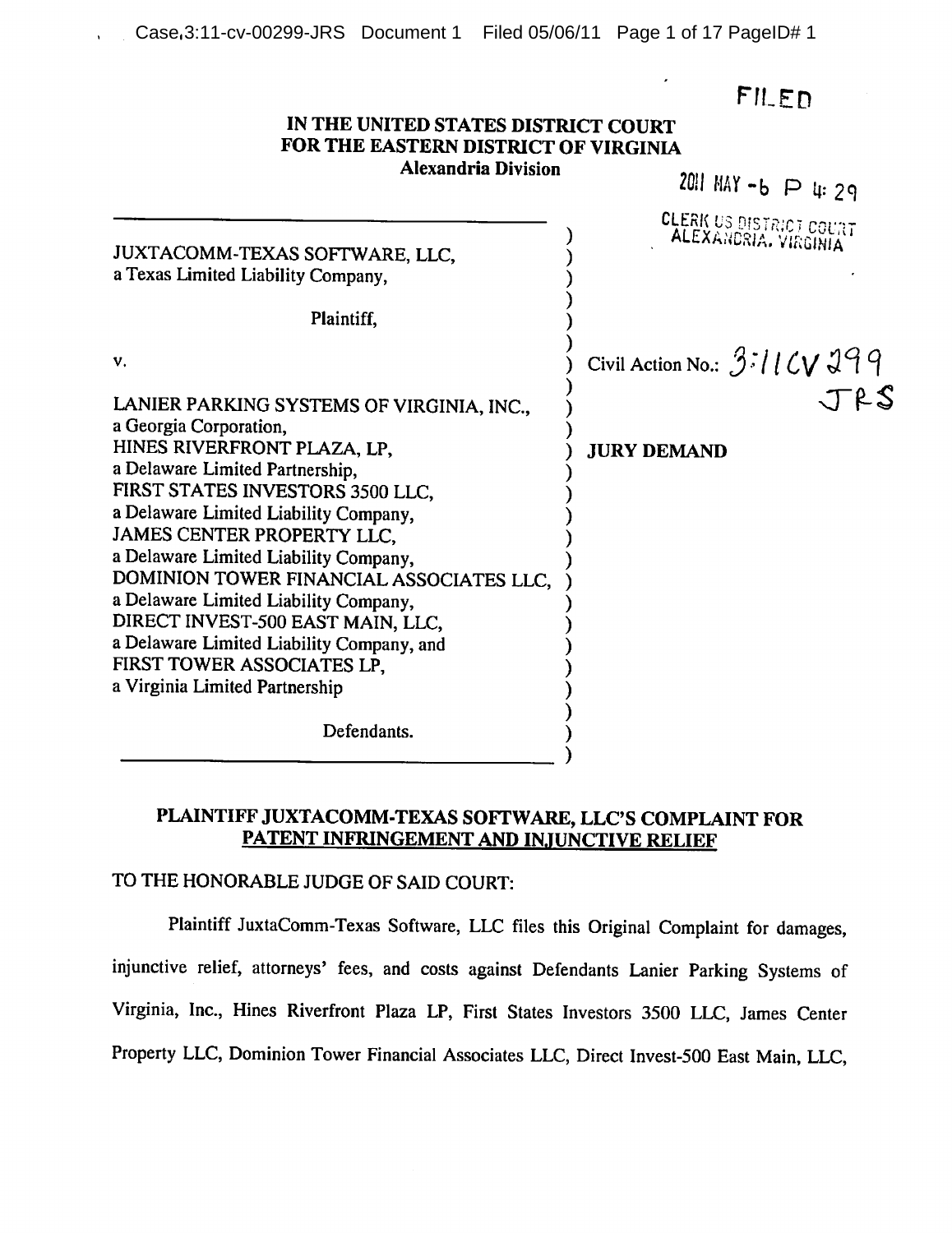and First Tower Associates LP. In support of its Original Complaint, JuxtaComm states as follows:

#### **THE PARTIES**

Plaintiff JuxtaComm-Texas Software, LLC ("JuxtaComm") is a limited liability 1. company duly organized and existing under the law of Texas, having its principal place of business in Tyler, Texas.

 $2.$ Defendant Lanier Parking Systems of Virginia, Inc. ("Lanier of Virginia") is a Georgia corporation with a principal place of business at 600 West Peachtree Street, NE, Suite 1600, Atlanta, GA 30308.

 $3.$ Defendant Hines Riverfront Plaza LP ("Hines") is a Delaware limited partnership with a principal place of business at 2800 Post Oak Blvd, Suite 5000, Houston, TX 77056.

4. Defendant First States Investors 3500 LLC ("First States") is a Delaware limited liability company with a principal place of business at 1725 The Fairway, Jenintown, PA 19046.

5. Defendant James Center Property, LLC ("James Center") is a Delaware limited liability company with a principal place of business at 150 Broadway, Suite 800, New York, NY 10038.

6. Defendant Dominion Tower Financial Associates LLC ("Dominion") is a Delaware limited liability company with a principal place of business of 555 E Main Street, Norfolk, VA 23510.

 $7.$ Defendant Direct Invest-500 East Main, LLC ("Direct") is a Delaware limited liability company with a principal place of business of 1302 Concourse Drive, Suite 301, Linthicum Heights, MD 21090.

 $\overline{2}$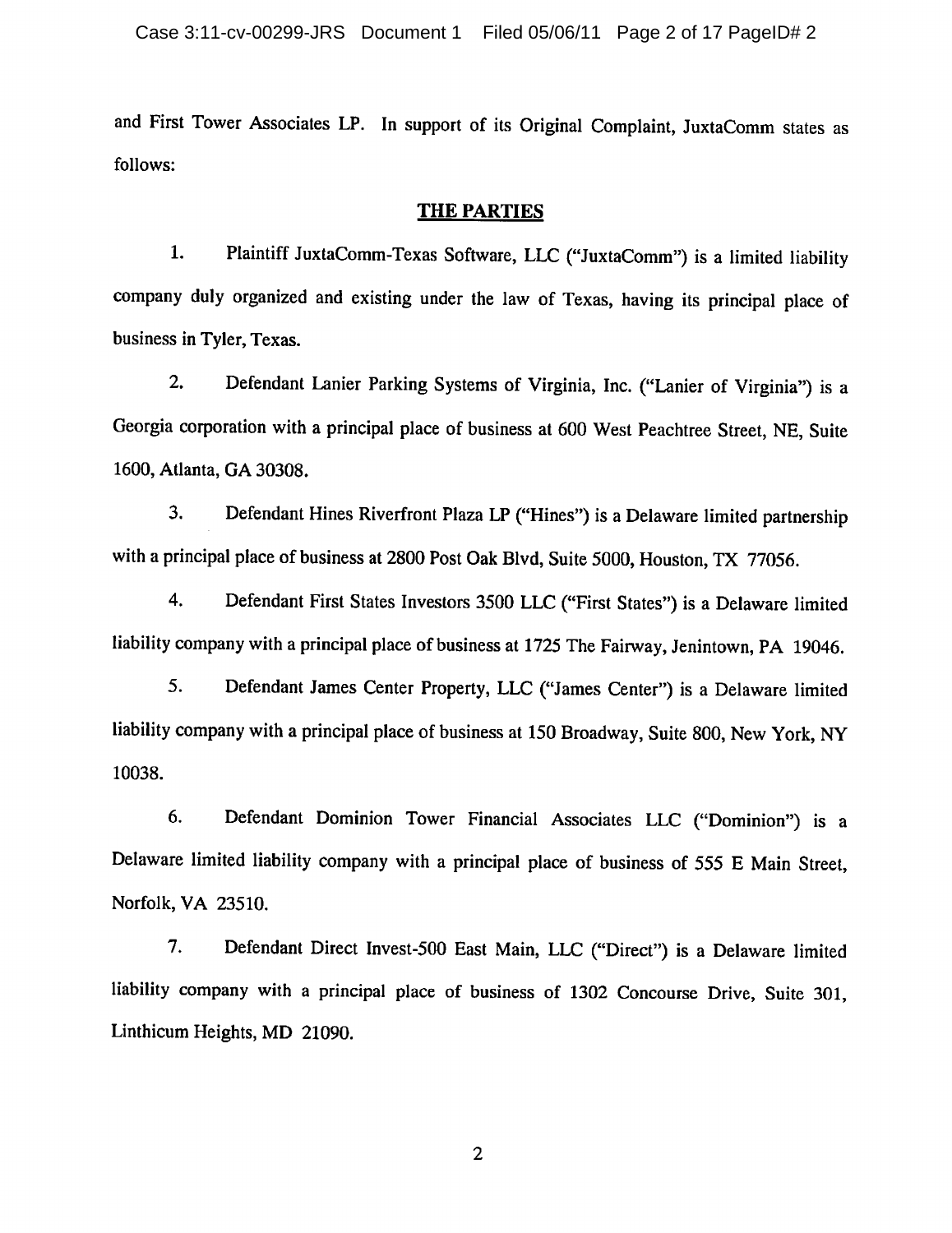Defendant First Tower Associates, LP ("First Tower") is a Virginia limited 8. partnership with a principal place of business of 500 East Main Street, Suite 820, Norfolk, VA 23510.

#### **JURISDICTION**

9. This Court has subject matter jurisdiction pursuant to 28 U.S.C. §§ 1331 and 1338(a) because this action arises under the patent laws of the United States, including 35 U.S.C. § 271 et seq.

10. This Court has personal jurisdiction over the Defendants in that each of them has committed acts within Virginia and this judicial district giving rise to this action and each of the Defendants has established minimum contacts with the forum such that the exercise of jurisdiction over each of the Defendants would not offend traditional notions of fair play and substantial justice.

#### **VENUE**

11. Each of the Defendants has committed acts within this judicial district giving rise to this action and does business in this district, including owning property and/or providing services to customers in this district.

12. Venue is proper in this district pursuant to 28 U.S.C. §§ 1391(b), 1391(c), and  $1400(b)$ .

#### **GENERAL ALLEGATIONS**

On February 27, 2001, United States Patent No. 6,195,662 ("the '662 Patent") 13. was duly and legally issued for an invention entitled "System for Transforming and Exchanging Data between Distributed Heterogeneous Computer Systems." A true and correct copy of the '662 Patent is attached hereto as Exhibit A.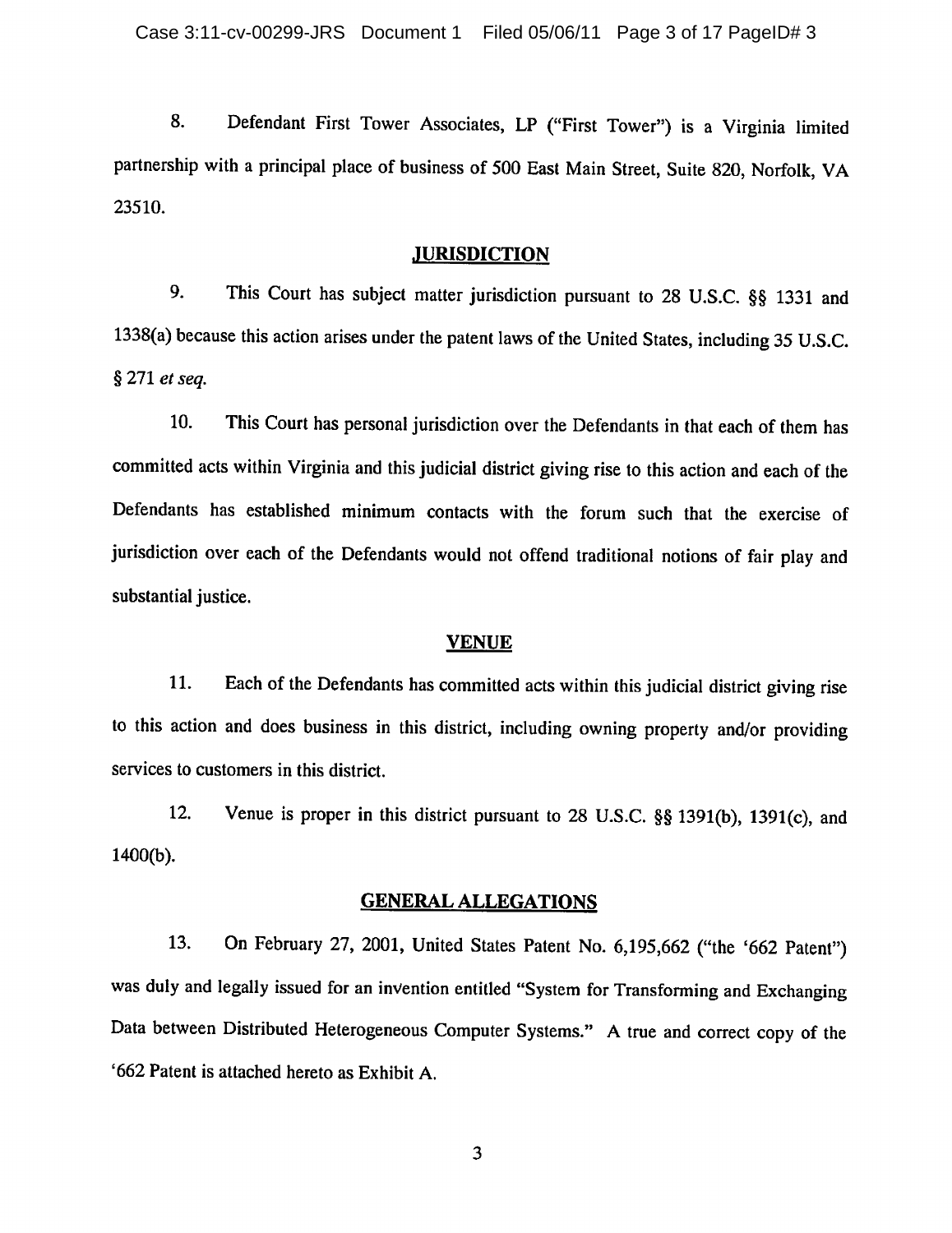14. JuxtaComm is the exclusive licensee of the '662 Patent and has the right to sue on and seek enforcement of the '662 Patent.

In general, the claims of the '662 Patent are directed to a system that manipulates 15. and transforms data from one computer system so that it can be used by another computer system.

16. In or around September, 2010, Plaintiff JuxtaComm retained non-party VPS Solutions, LLC ("VPS") to discuss licensing the '662 Patent to companies in the (PARCS) industry.

17. By letter dated September 14, 2010, on behalf of Plaintiff JuxtaComm, non-party VPS wrote to Timothy J. Walsh, President of Lanier Parking Solutions ("Lanier") (the "September 14, 2010 letter"). On information and belief, Lanier is the parent company of Lanier of Virginia.

18. The September 14, 2010 letter provided a copy of the '662 Patent, invited a meeting between non-party VPS and Lanier, and offered to license the patent to Lanier.

19. By e-mail dated October 13, 2010, Mr. Walsh referred non-party VPS to Lanier's attorney (the "October 13, 2010 e-mail").

20. Shortly after the October 13, 2010 e-mail, Lanier, through its attorney, advised non-party VPS that Lanier would not be taking a license to the '662 Patent.

21. Lanier has been on notice of the '662 patent since at least the date it received the September 14, 2010 letter.

22. On information and belief, after being on notice of the '662 Patent, Defendant Lanier of Virginia has continued to operate and/or expanded its operations in Virginia.

 $\overline{\mathbf{4}}$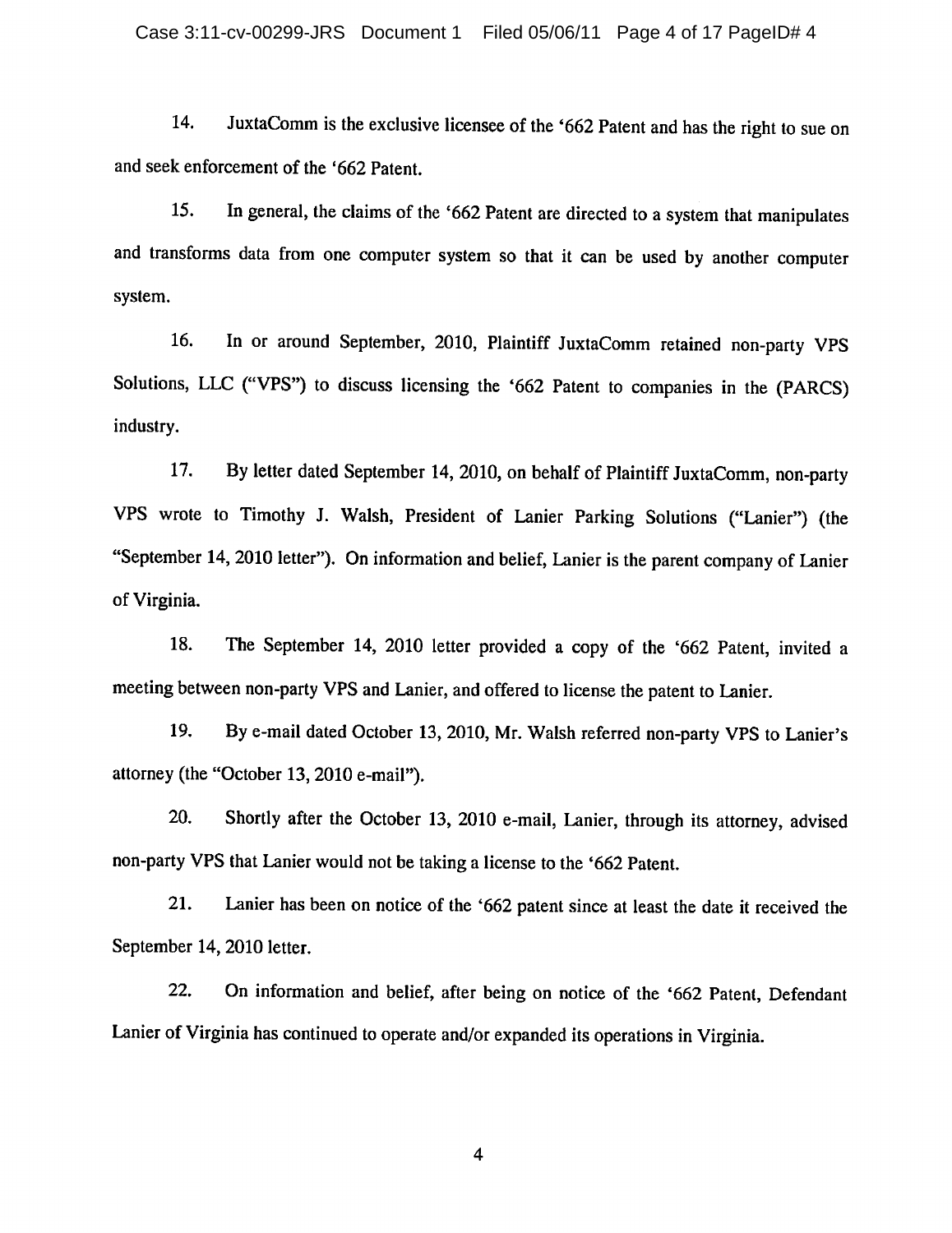On information and belief, Defendant Lanier of Virginia operates parking 23. facilities in the State of Virginia including, without limitation, those identified in paragraphs 25 to 32.

Upon information and belief, Defendant Hines owns parking facilities located at 24. or near 951 E. Byrd Street, Richmond, Virginia.

Upon information and belief, Defendant First States owns parking facilities 25. located at or near 1111 East Main Street, Richmond, Virginia.

26. Upon information and belief, Defendant James Center owns parking facilities located at or near 901 East Cary Street and 1051 East Cary Street, both in Richmond, Virginia.

27. Upon information and belief, Defendant Dominion owns parking facilities located at or near 999 Waterside Drive, Norfolk, VA.

28. Upon information and belief, Defendant Direct owns parking facilities located at or near 500 E Main Street, Norfolk, VA.

29. Upon information and belief, Defendant First Tower owns parking facilities located at or near 555 E Main Street, Norfolk, VA.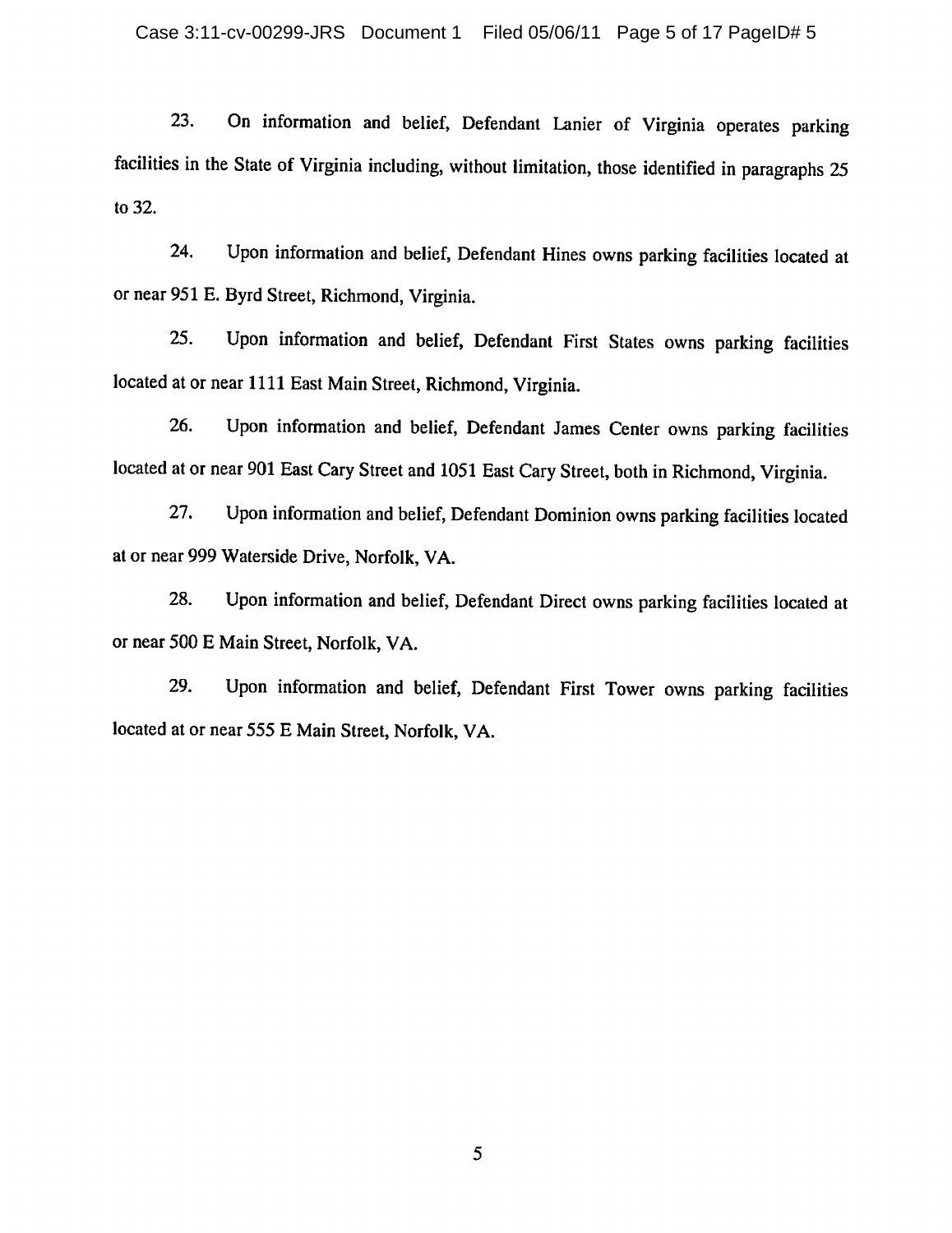## **FIRST CAUSE OF ACTION:** INFRINGEMENT OF U.S. PATENT NO. 6,195,662 DEFENDANT LANIER OF VIRGINIA

30. Paragraphs 1 through 31 are re-alleged and incorporated as if fully set forth herein.

31. Upon information and belief, Defendant Lanier of Virginia has made, used, sold, or offered for sale in this judicial district and elsewhere throughout the United States products and/or services that infringe one or more claims of the '662 Patent.

 $32.$ By way of example and without limitation, Defendant Lanier of Virginia infringes at least claim 1 of the '662 Patent.

33. Systems made, used, sold, or offered for sale by Defendant Lanier of Virginia that infringe on at least one claim of the '662 patent include, by way of example only and without limitation, Defendant Lanier of Virginia's revenue collection systems compliant with the Payment Card Industry Data Security Standard (PCI DSS).

34. On information and belief, Defendant Lanier of Virginia's revenue collection systems compliant with the PCI DSS are implemented and/or used for the benefit of parking facilities operated by Defendant Lanier of Virginia in the Eastern District of Virginia, including in Richmond and Norfolk.

35. Upon information and belief, Defendant Lanier of Virginia has infringed and continues to infringe the '662 Patent pursuant to 35 U.S.C. § 271, either directly or by contributory infringement or by inducing infringement.

Defendant Lanier of Virginia's infringement of Plaintiff JuxtaComm's exclusive 36. rights under the '662 Patent will continue to damage Plaintiff JuxtaComm's business, causing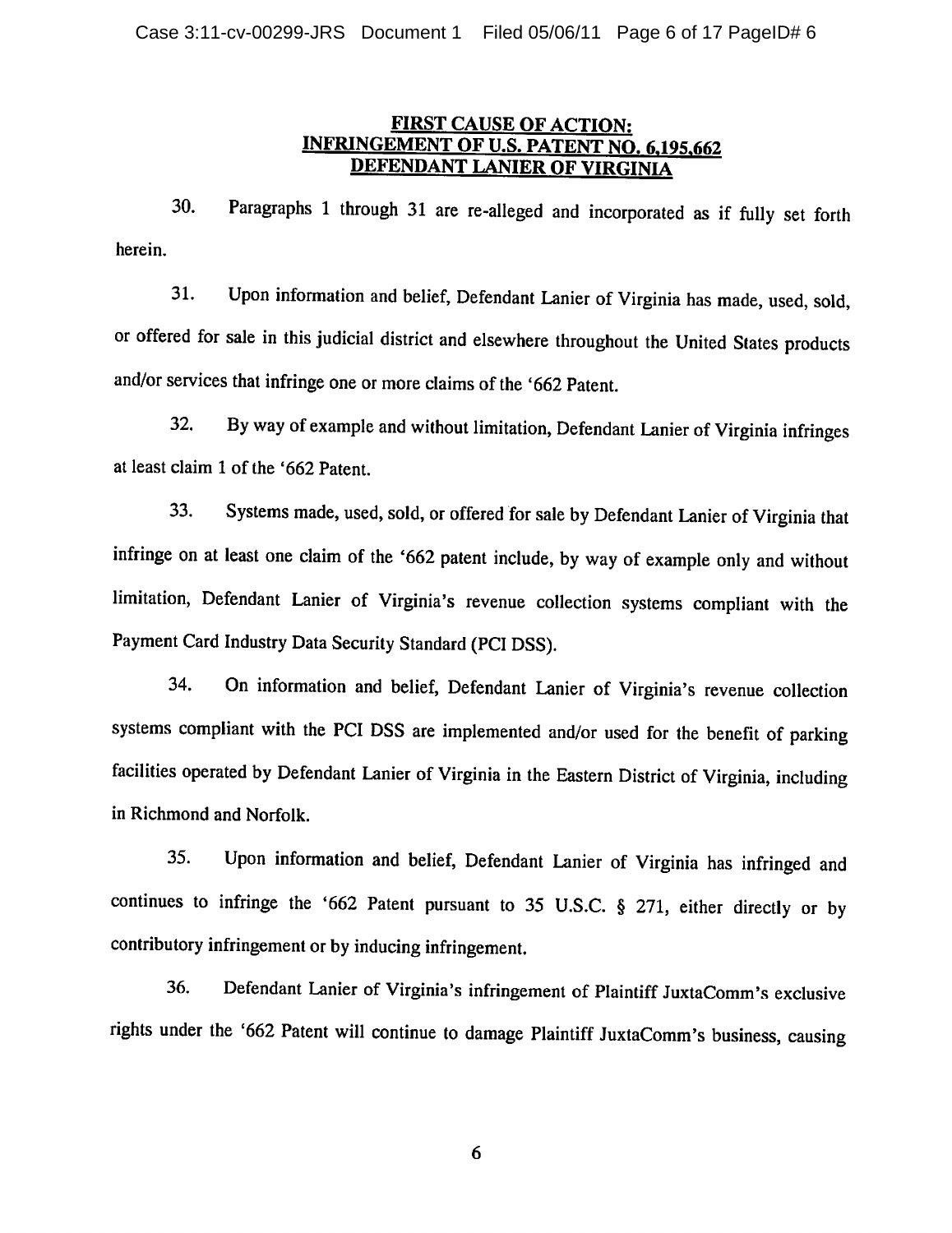irreparable harm, for which there is no adequate remedy at law, unless it is enjoined by this Court.

37. Upon information and belief, Defendant Lanier of Virginia's infringement of the '662 Patent is willful and deliberate, entitling Plaintiff JuxtaComm to increased damages under 35 U.S.C. § 284 and to attorneys' fees and costs incurred in prosecuting this action under 35 U.S.C. § 285.

38. Upon information and belief, Defendant Lanier of Virginia's acts of infringement have caused damage to Plaintiff JuxtaComm.

39. Plaintiff JuxtaComm is entitled to recover from Defendant Lanier of Virginia the damages sustained by Plaintiff JuxtaComm as a result of Defendant Lanier of Virginia's individual wrongful acts in an amount subject to proof at trial.

## **SECOND CAUSE OF ACTION: INFRINGEMENT OF U.S. PATENT NO. 6,195,662 DEFENDANT HINES**

Paragraphs 1 through 31 are re-alleged and incorporated as if fully set forth 40. herein.

41. Upon information and belief, Defendant Hines has made, used, sold, or offered for sale in this judicial district and/or elsewhere throughout the United States products and/or services that infringe one or more claims of the '662 Patent.

42. By way of example and without limitation, Defendant Hines infringes at least claim 1 of the '662 Patent.

Systems made, used, sold, or offered for sale by Defendant Hines that infringe on 43. at least one claim of the '662 patent include, by way of example only and without limitation,

 $\overline{7}$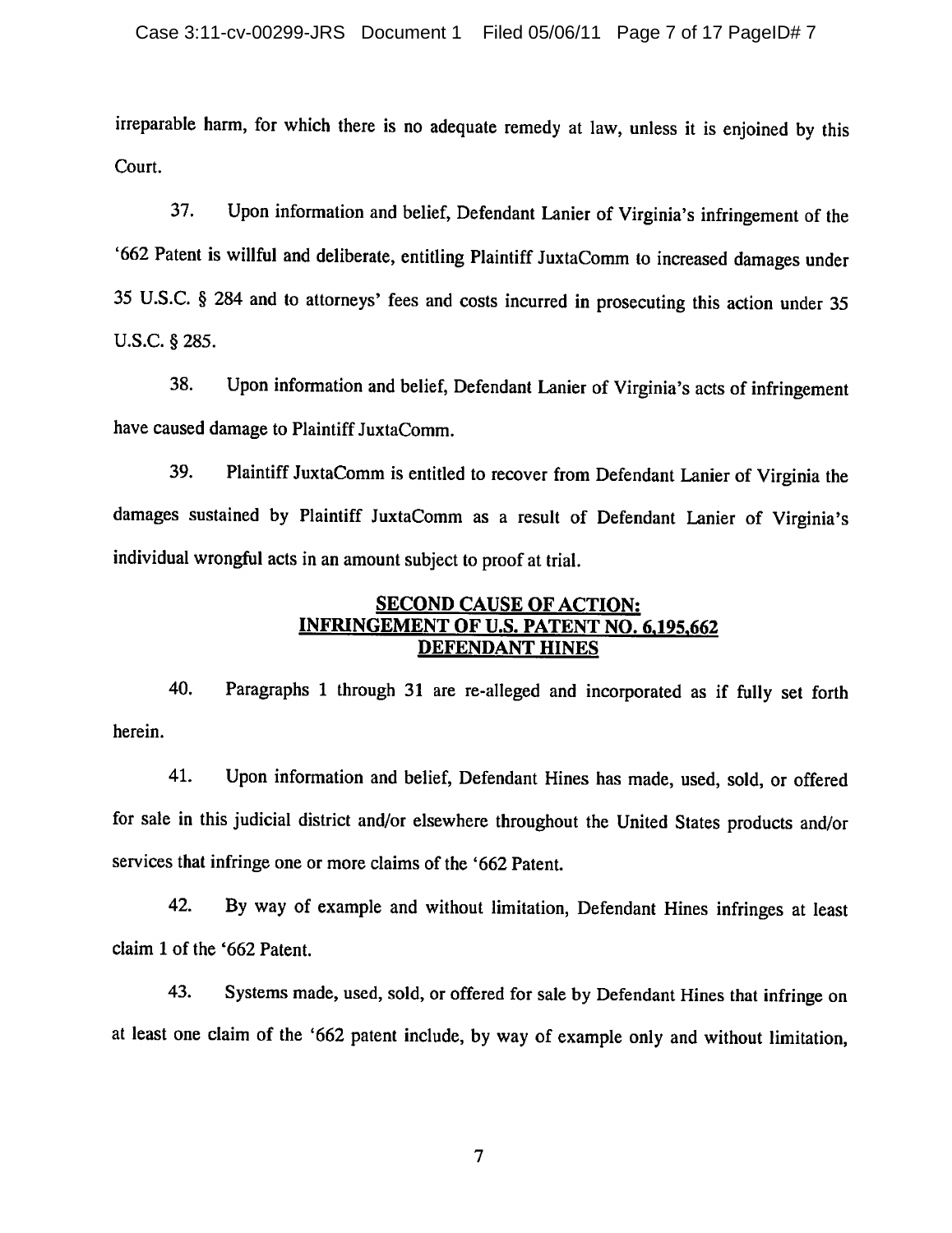Defendant Lanier of Virginia's revenue collection systems compliant with the Payment Card Industry Data Security Standard (PCI DSS).

On information and belief, Defendant Lanier of Virginia's revenue collection 44. systems compliant with the PCI DSS are implemented and/or used for the benefit of parking facilities owned by Defendant Hines in the Eastern District of Virginia.

45. Upon information and belief, Defendant Hines has infringed and continues to infringe the '662 Patent pursuant to 35 U.S.C. § 271, either directly or by contributory infringement or by inducing infringement.

Defendant Hines's infringement of Plaintiff JuxtaComm's exclusive rights under 46. the '662 Patent will continue to damage Plaintiff JuxtaComm's business, causing irreparable harm, for which there is no adequate remedy at law, unless it is enjoined by this Court.

Upon information and belief, Defendant Hines's infringement of the '662 Patent 47. is willful and deliberate, entitling Plaintiff JuxtaComm to increased damages under 35 U.S.C. § 284 and to attorneys' fees and costs incurred in prosecuting this action under 35 U.S.C. § 285.

48. Upon information and belief, Defendant Hines's acts of infringement have caused damage to Plaintiff JuxtaComm.

49. Plaintiff JuxtaComm is entitled to recover from Defendant Hines the damages sustained by Plaintiff JuxtaComm as a result of Defendant Hines's individual wrongful acts in an amount subject to proof at trial.

# THIRD CAUSE OF ACTION: INFRINGEMENT OF U.S. PATENT NO. 6,195,662 **DEFENDANT FIRST STATES**

Paragraphs 1 through 31 are re-alleged and incorporated as if fully set forth 50. herein.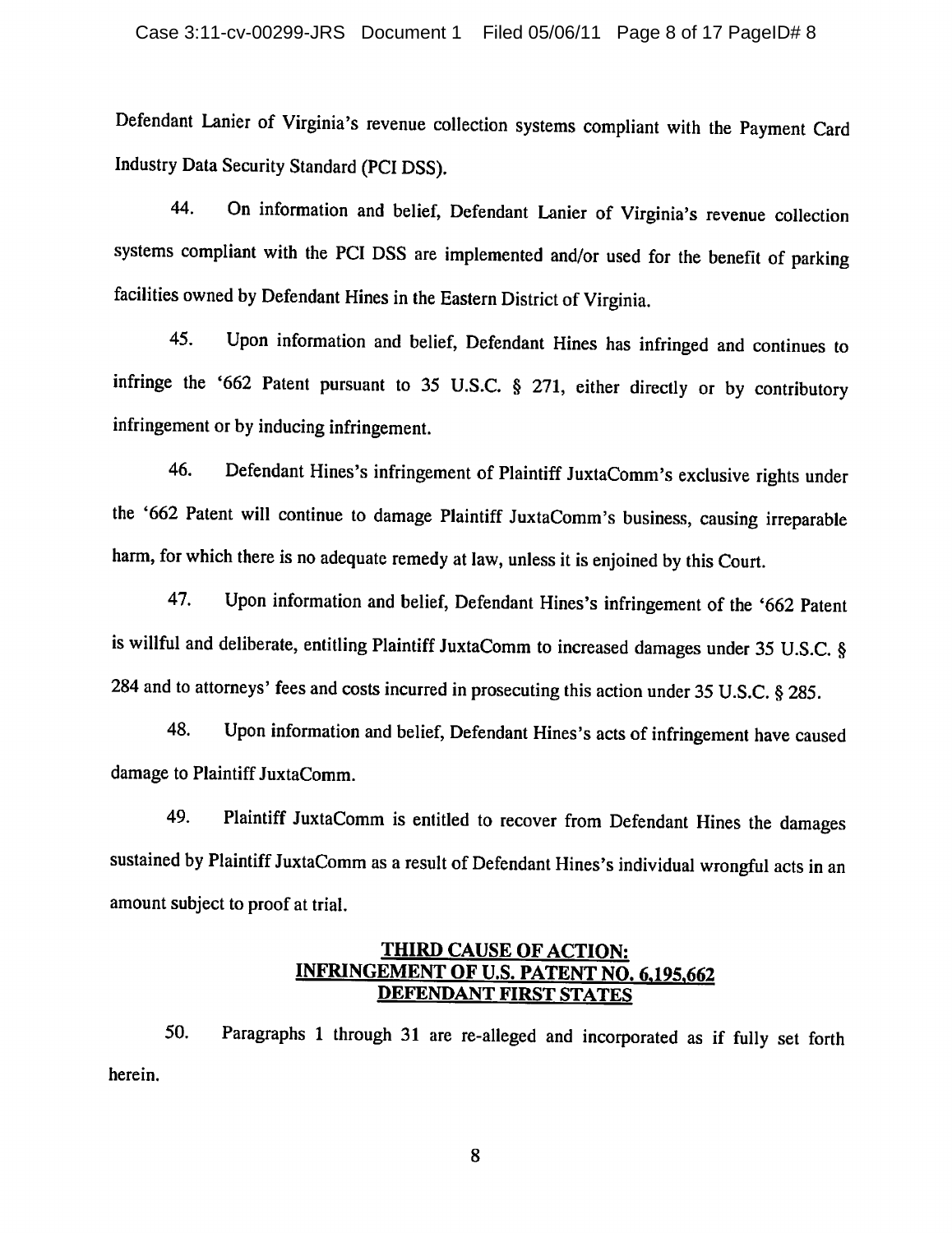51. Upon information and belief, Defendant First States has made, used, sold, or offered for sale in this judicial district and/or elsewhere throughout the United States products and/or services that infringe one or more claims of the '662 Patent.

52. By way of example and without limitation, Defendant First States infringes at least claim 1 of the '662 Patent.

Systems made, used, sold, or offered for sale by Defendant First States that 53. infringe on at least one claim of the '662 patent include, by way of example only and without limitation, Defendant Lanier of Virginia's revenue collection systems compliant with the Payment Card Industry Data Security Standard (PCI DSS).

54. On information and belief, Defendant Lanier of Virginia's revenue collection systems compliant with the PCI DSS are implemented and/or used for the benefit of parking facilities owned by Defendant First States in the Eastern District of Virginia.

55. Upon information and belief, Defendant First States has infringed and continues to infringe the '662 Patent pursuant to 35 U.S.C. § 271, either directly or by contributory infringement or by inducing infringement.

56. Defendant First States' infringement of Plaintiff JuxtaComm's exclusive rights under the '662 Patent will continue to damage Plaintiff JuxtaComm's business, causing irreparable harm, for which there is no adequate remedy at law, unless it is enjoined by this Court.

57. Upon information and belief, Defendant First States' infringement of the '662 Patent is willful and deliberate, entitling Plaintiff JuxtaComm to increased damages under 35 U.S.C. § 284 and to attorneys' fees and costs incurred in prosecuting this action under 35 U.S.C.  $$285.$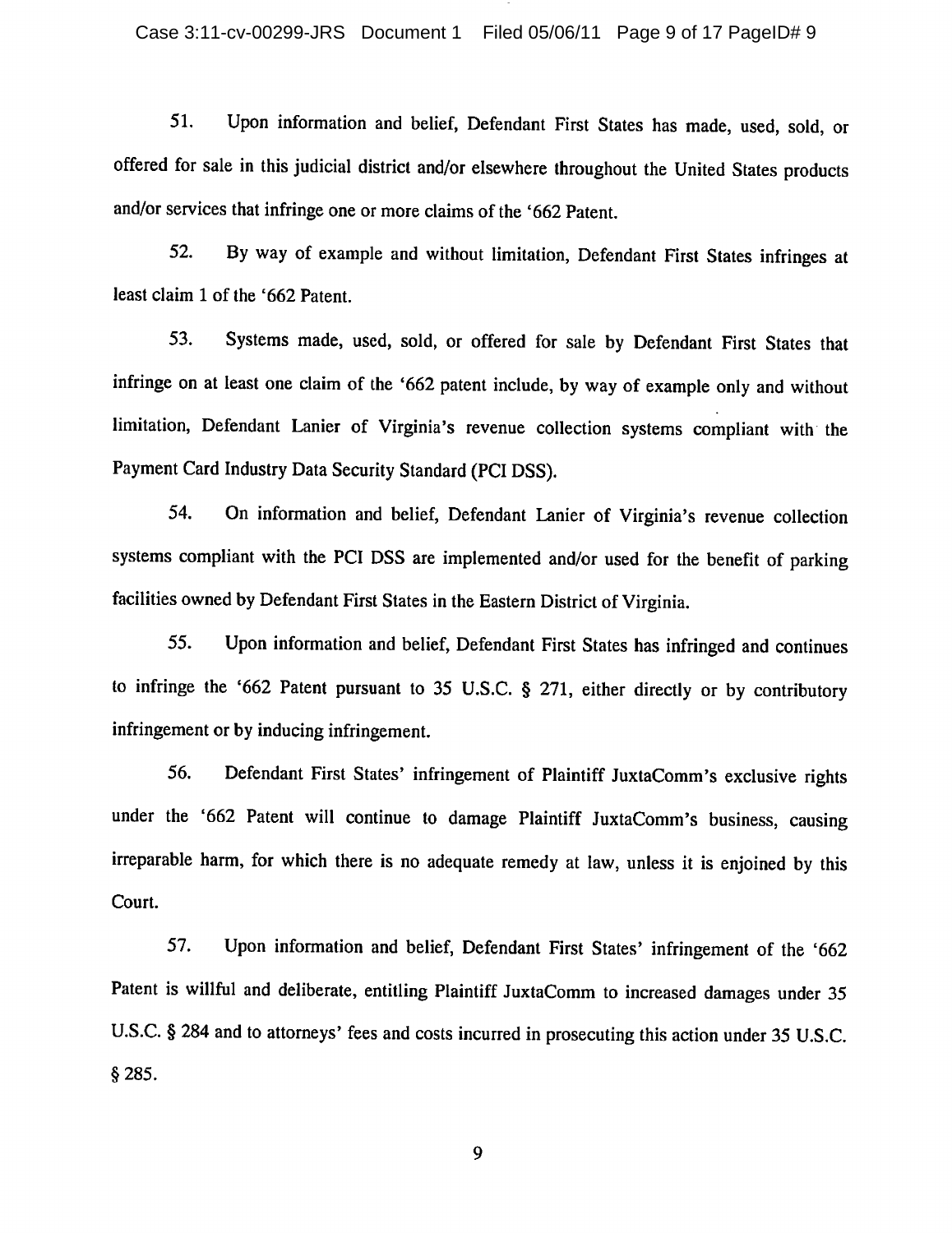Case 3:11-cv-00299-JRS Document 1 Filed 05/06/11 Page 10 of 17 PageID# 10

Upon information and belief, Defendant First States' acts of infringement have 58. caused damage to Plaintiff JuxtaComm.

Plaintiff JuxtaComm is entitled to recover from Defendant First States the 59. damages sustained by Plaintiff JuxtaComm as a result of Defendant First States' individual wrongful acts in an amount subject to proof at trial.

## **FOURTH CAUSE OF ACTION: INFRINGEMENT OF U.S. PATENT NO. 6,195,662 DEFENDANT JAMES CENTER**

60. Paragraphs 1 through 31 are re-alleged and incorporated as if fully set forth herein.

61. Upon information and belief, Defendant James Center has made, used, sold, or offered for sale in this judicial district and/or elsewhere throughout the United States products and/or services that infringe one or more claims of the '662 Patent.

62. By way of example and without limitation, Defendant James Center infringes at least claim 1 of the '662 Patent.

63. Systems made, used, sold, or offered for sale by Defendant James Center that infringe on at least one claim of the '662 patent include, by way of example only and without limitation, Defendant Lanier of Virginia's revenue collection systems compliant with the Payment Card Industry Data Security Standard (PCI DSS).

64. On information and belief, Defendant Lanier of Virginia's revenue collection systems compliant with the PCI DSS are implemented and/or used for the benefit of parking facilities owned by Defendant James Center in the Eastern District of Virginia.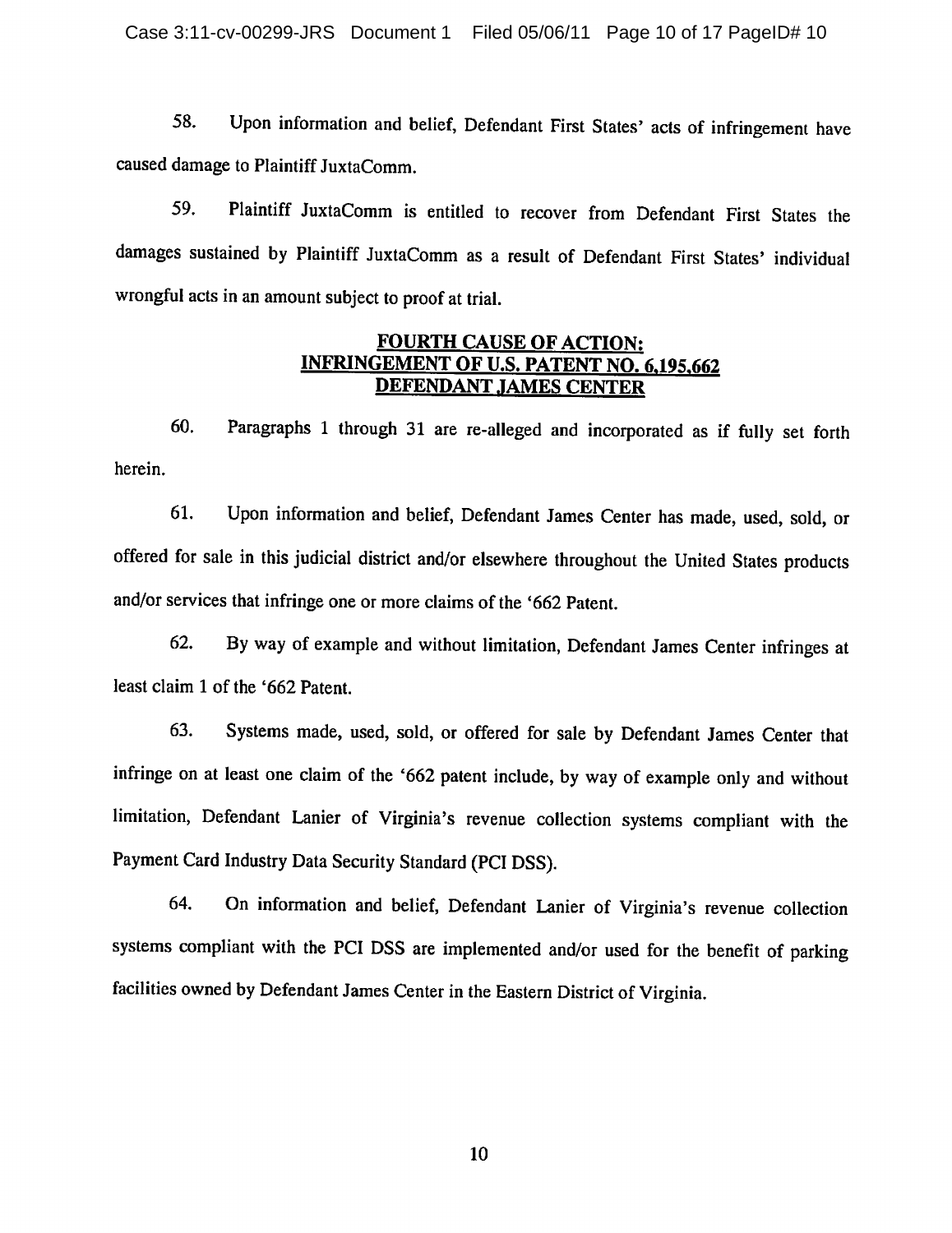65. Upon information and belief, Defendant James Center has infringed and continues to infringe the '662 Patent pursuant to 35 U.S.C. § 271, either directly or by contributory infringement or by inducing infringement.

66. Defendant James Center's infringement of Plaintiff JuxtaComm's exclusive rights under the '662 Patent will continue to damage Plaintiff JuxtaComm's business, causing irreparable harm, for which there is no adequate remedy at law, unless it is enjoined by this Court.

67. Upon information and belief, Defendant James Center's infringement of the '662 Patent is willful and deliberate, entitling Plaintiff JuxtaComm to increased damages under 35 U.S.C. § 284 and to attorneys' fees and costs incurred in prosecuting this action under 35 U.S.C.  $$285.$ 

68. Upon information and belief, Defendant James Center's acts of infringement have caused damage to Plaintiff JuxtaComm.

69. Plaintiff JuxtaComm is entitled to recover from Defendant James Center the damages sustained by Plaintiff JuxtaComm as a result of Defendant James Center's individual wrongful acts in an amount subject to proof at trial.

## **FIFTH CAUSE OF ACTION: INFRINGEMENT OF U.S. PATENT NO. 6,195,662** DEFENDANT DOMINION

70. Paragraphs 1 through 31 are re-alleged and incorporated as if fully set forth herein.

71. Upon information and belief, Defendant Dominion has made, used, sold, or offered for sale in this judicial district and/or elsewhere throughout the United States products and/or services that infringe one or more claims of the '662 Patent.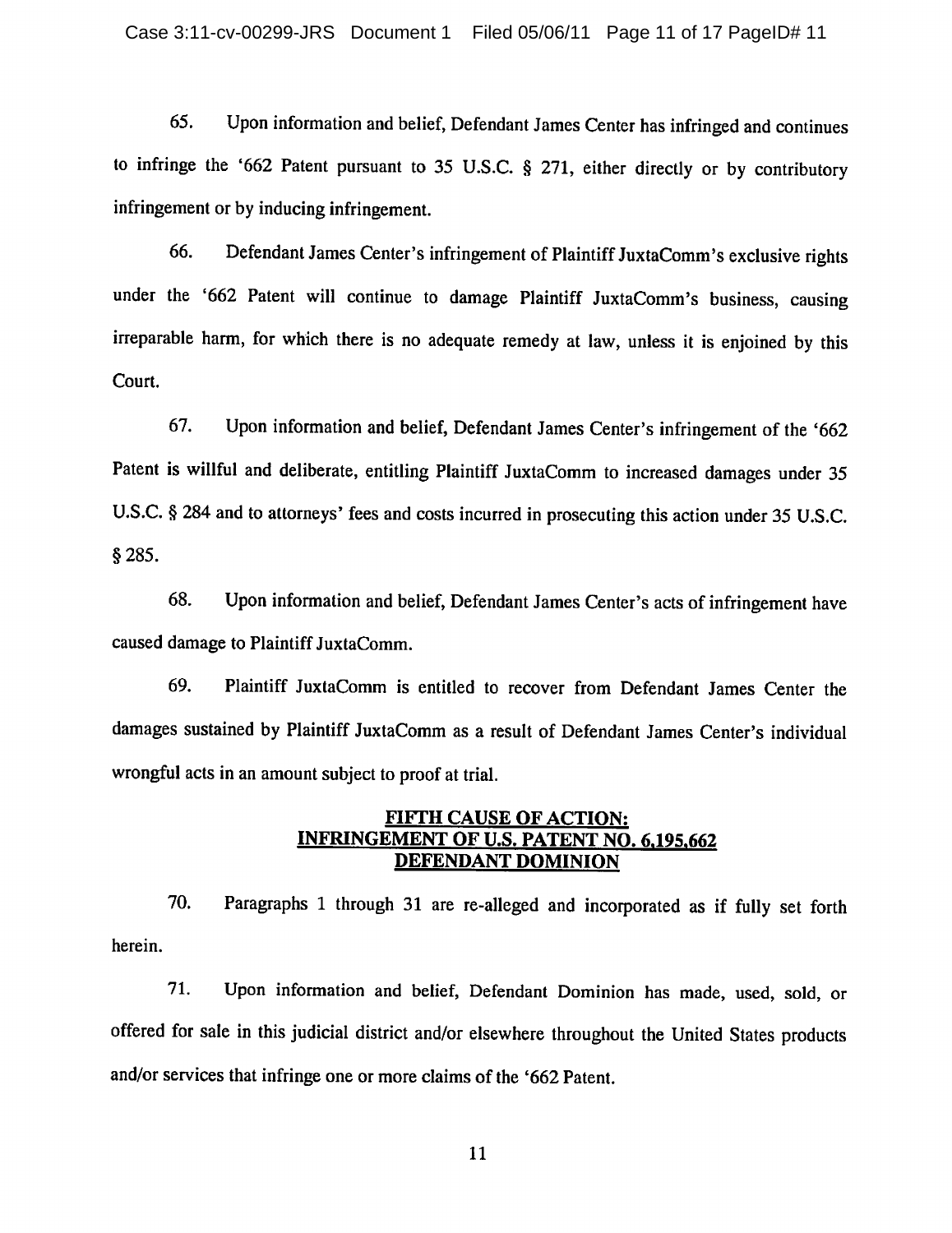72. By way of example and without limitation, Defendant Dominion infringes at least claim 1 of the '662 Patent.

Systems made, used, sold, or offered for sale by Defendant Dominion that 73. infringe on at least one claim of the '662 patent include, by way of example only and without limitation, Defendant Lanier of Virginia's revenue collection systems compliant with the Payment Card Industry Data Security Standard (PCI DSS).

On information and belief, Defendant Lanier of Virginia's revenue collection 74. systems compliant with the PCI DSS are implemented and/or used for the benefit of parking facilities owned by Defendant Dominion in the Eastern District of Virginia.

75. Upon information and belief, Defendant Dominion has infringed and continues to infringe the '662 Patent pursuant to 35 U.S.C. § 271, either directly or by contributory infringement or by inducing infringement.

Defendant Dominion's infringement of Plaintiff JuxtaComm's exclusive rights 76. under the '662 Patent will continue to damage Plaintiff JuxtaComm's business, causing irreparable harm, for which there is no adequate remedy at law, unless it is enjoined by this Court.

77. Upon information and belief, Defendant Dominion's infringement of the '662 Patent is willful and deliberate, entitling Plaintiff JuxtaComm to increased damages under 35 U.S.C. § 284 and to attorneys' fees and costs incurred in prosecuting this action under 35 U.S.C. \$285.

78. Upon information and belief, Defendant Dominion's acts of infringement have caused damage to Plaintiff JuxtaComm.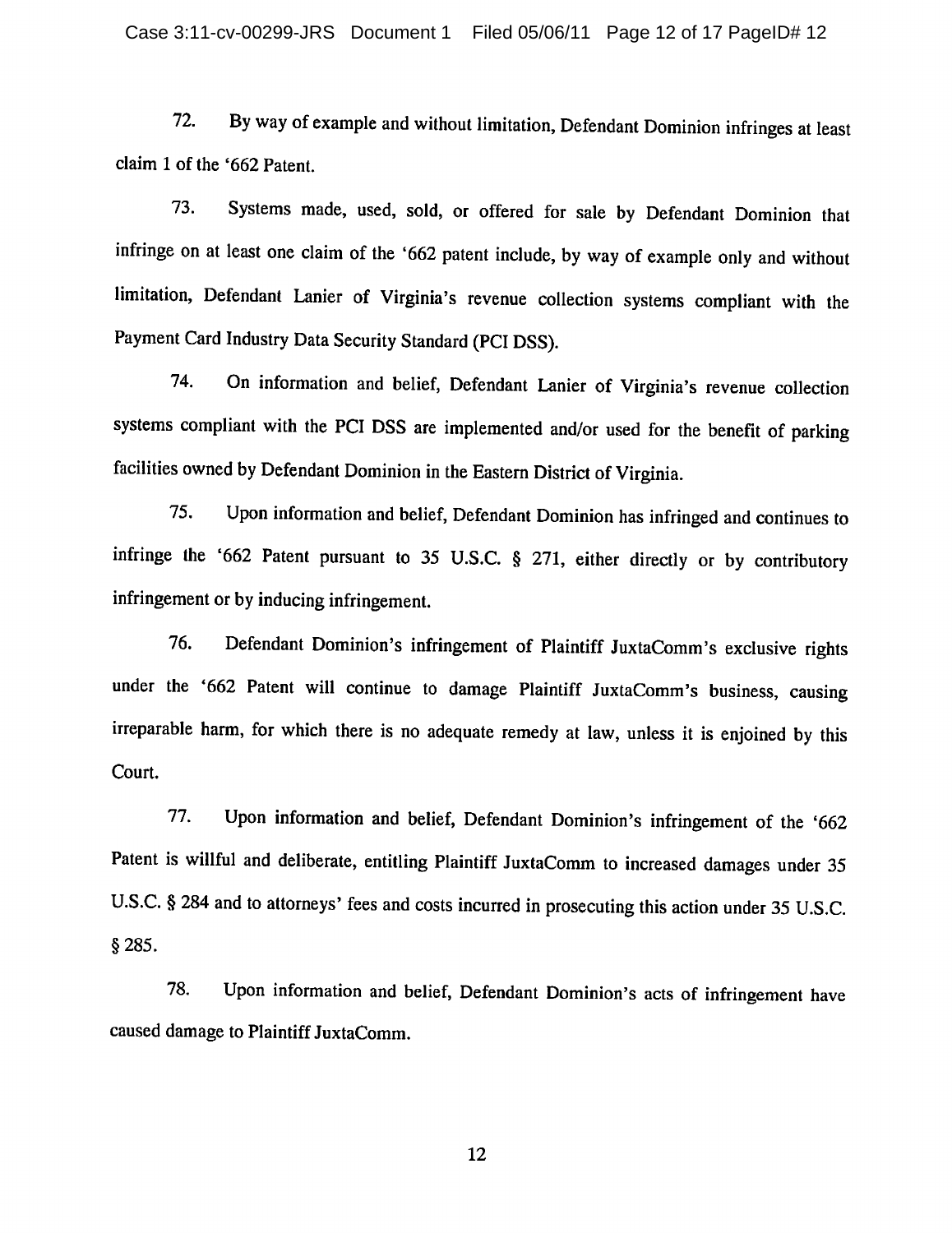79. Plaintiff JuxtaComm is entitled to recover from Defendant Dominion the damages sustained by Plaintiff JuxtaComm as a result of Defendant Dominion's individual wrongful acts in an amount subject to proof at trial.

### **SIXTH CAUSE OF ACTION: INFRINGEMENT OF U.S. PATENT NO. 6,195,662 DEFENDANT DIRECT**

Paragraphs 1 through 31 are re-alleged and incorporated as if fully set forth 80. herein.

81. Upon information and belief, Defendant Direct has made, used, sold, or offered for sale in this judicial district and/or elsewhere throughout the United States products and/or services that infringe one or more claims of the '662 Patent.

By way of example and without limitation, Defendant Direct infringes at least 82. claim 1 of the '662 Patent.

83. Systems made, used, sold, or offered for sale by Defendant Direct that infringe on at least one claim of the '662 patent include, by way of example only and without limitation, Defendant Lanier of Virginia's revenue collection systems compliant with the Payment Card Industry Data Security Standard (PCI DSS).

On information and belief, Defendant Lanier of Virginia's revenue collection 84. systems compliant with the PCI DSS are implemented and/or used for the benefit of parking facilities owned by Defendant Direct in the Eastern District of Virginia.

85. Upon information and belief, Defendant Direct has infringed and continues to infringe the '662 Patent pursuant to 35 U.S.C. § 271, either directly or by contributory infringement or by inducing infringement.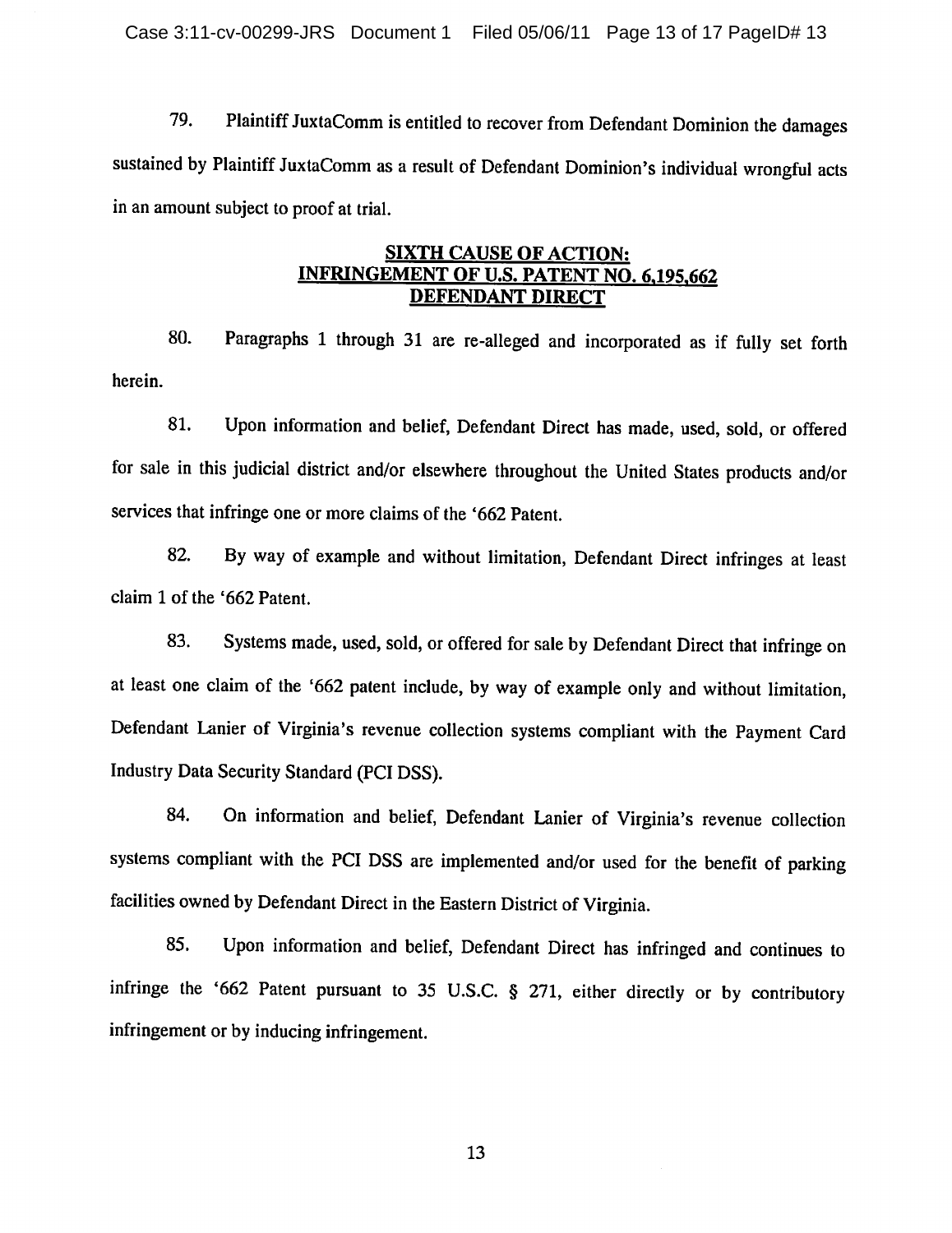86. Defendant Direct's infringement of Plaintiff JuxtaComm's exclusive rights under the '662 Patent will continue to damage Plaintiff JuxtaComm's business, causing irreparable harm, for which there is no adequate remedy at law, unless it is enjoined by this Court.

Upon information and belief, Defendant Direct's infringement of the '662 Patent 87. is willful and deliberate, entitling Plaintiff JuxtaComm to increased damages under 35 U.S.C. § 284 and to attorneys' fees and costs incurred in prosecuting this action under 35 U.S.C. § 285.

Upon information and belief, Defendant Direct's acts of infringement have caused 88. damage to Plaintiff JuxtaComm.

Plaintiff JuxtaComm is entitled to recover from Defendant Direct the damages 89. sustained by Plaintiff JuxtaComm as a result of Defendant Direct's individual wrongful acts in an amount subject to proof at trial.

## **SEVENTH CAUSE OF ACTION:** INFRINGEMENT OF U.S. PATENT NO. 6,195,662 **DEFENDANT FIRST TOWER**

90. Paragraphs 1 through 31 are re-alleged and incorporated as if fully set forth herein.

91. Upon information and belief, Defendant First Tower has made, used, sold, or offered for sale in this judicial district and/or elsewhere throughout the United States products and/or services that infringe one or more claims of the '662 Patent.

92. By way of example and without limitation, Defendant First Tower infringes at least claim 1 of the '662 Patent.

Systems made, used, sold, or offered for sale by Defendant First Tower that 93. infringe on at least one claim of the '662 patent include, by way of example only and without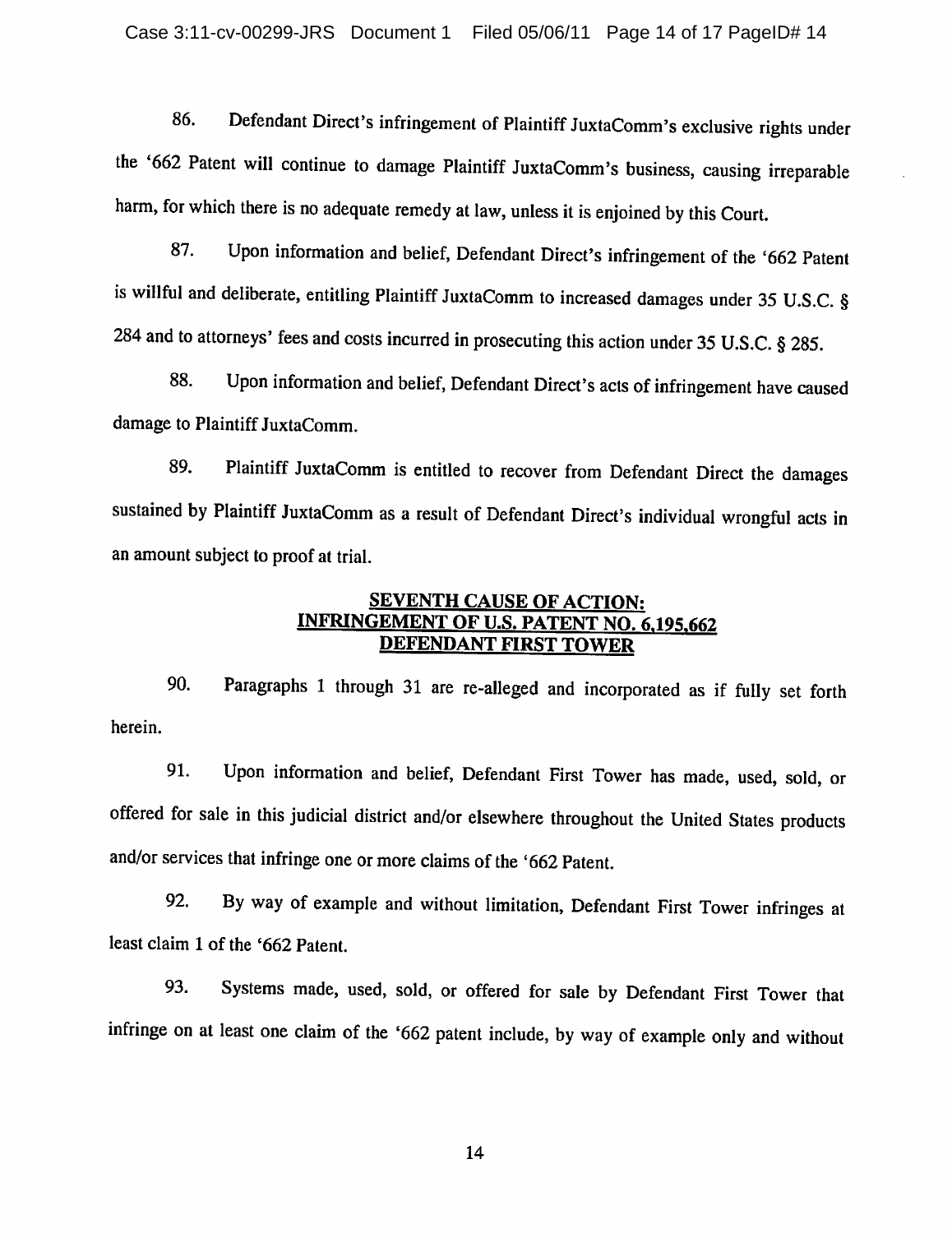limitation, Defendant Lanier of Virginia's revenue collection systems compliant with the Payment Card Industry Data Security Standard (PCI DSS).

On information and belief, Defendant Lanier of Virginia's revenue collection 94. systems compliant with the PCI DSS are implemented and/or used for the benefit of parking facilities owned by Defendant First Tower in the Eastern District of Virginia.

95. Upon information and belief, Defendant First Tower has infringed and continues to infringe the '662 Patent pursuant to 35 U.S.C. § 271, either directly or by contributory infringement or by inducing infringement.

96. Defendant First Tower's infringement of Plaintiff JuxtaComm's exclusive rights under the '662 Patent will continue to damage Plaintiff JuxtaComm's business, causing irreparable harm, for which there is no adequate remedy at law, unless it is enjoined by this Court.

97. Upon information and belief, Defendant First Tower's infringement of the '662 Patent is willful and deliberate, entitling Plaintiff JuxtaComm to increased damages under 35 U.S.C. § 284 and to attorneys' fees and costs incurred in prosecuting this action under 35 U.S.C.  $§ 285.$ 

98. Upon information and belief, Defendant First Tower's acts of infringement have caused damage to Plaintiff JuxtaComm.

99. Plaintiff JuxtaComm is entitled to recover from Defendant First Tower the damages sustained by Plaintiff JuxtaComm as a result of Defendant First Tower's individual wrongful acts in an amount subject to proof at trial.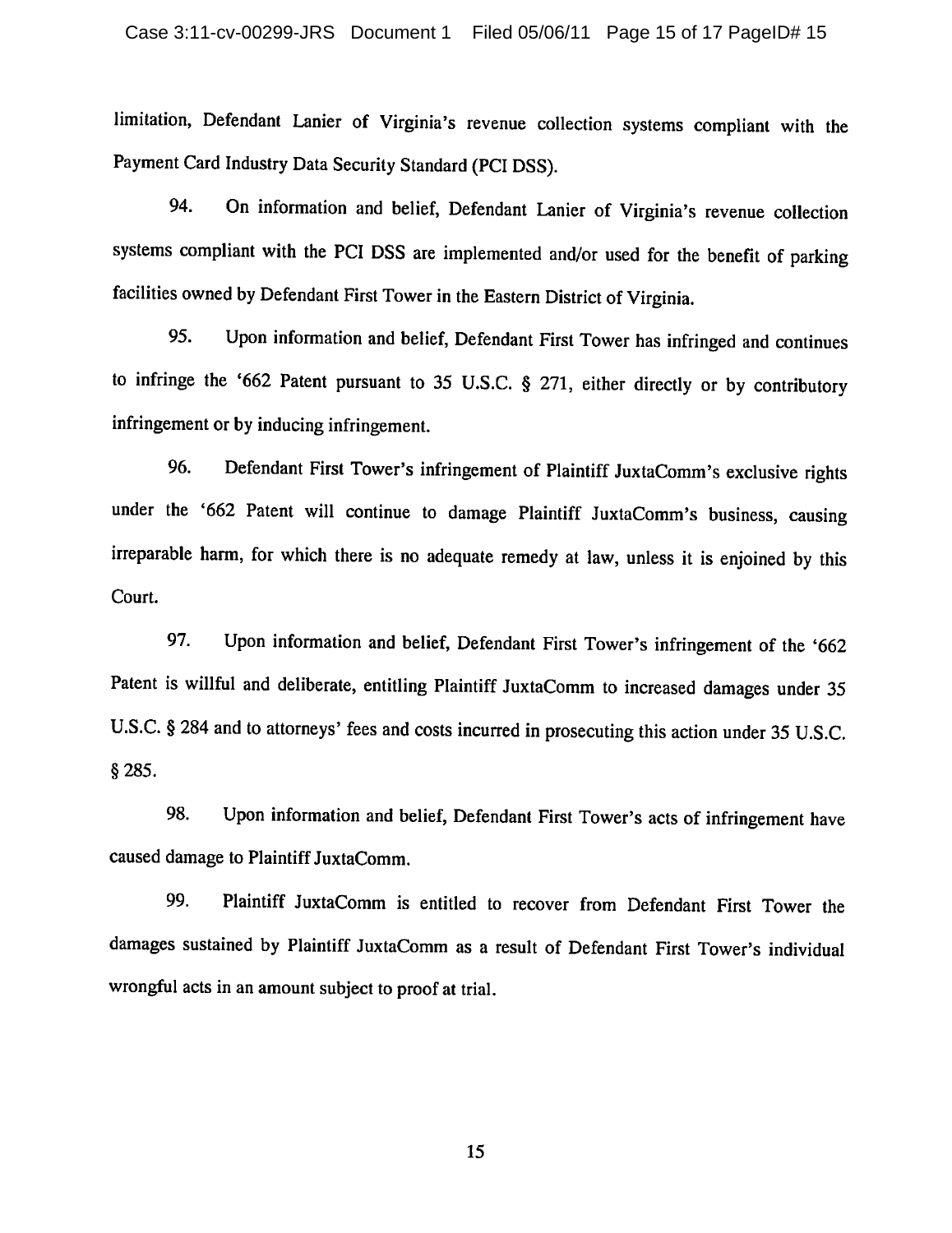#### **PRAYER FOR RELIEF**

WHEREFORE, Plaintiff JuxtaComm prays for judgment and seeks relief against each of the Defendants as follows:

- (a) For Judgment that the '662 Patent has been and continues to be infringed by each Defendant:
- (b) For an accounting of all damages sustained by JuxtaComm as a result of the acts of infringement by each Defendant;
- (c) For preliminary and permanent injunctions enjoining each Defendant, their officers, agents, servants, employees, subsidiaries and attorneys, those persons acting in concert with them, including related individuals and entities, customers, representatives, dealers, and distributors from directly or indirectly infringing the '662 patent;
- (d) For actual damages together with prejudgment interest;
- (e) For enhanced damages pursuant to 35 U.S.C. § 284;
- (f) For an award of attorneys' fees pursuant to 35 U.S.C. § 285 or as otherwise permitted by law:
- (g) For all costs of suit; and
- (h) For such other and further relief as the Court may deem just and proper.

### **JURY DEMAND**

Pursuant to Federal Rule of Civil Procedure 38(b), Plaintiff JuxtaComm demands a jury trial.